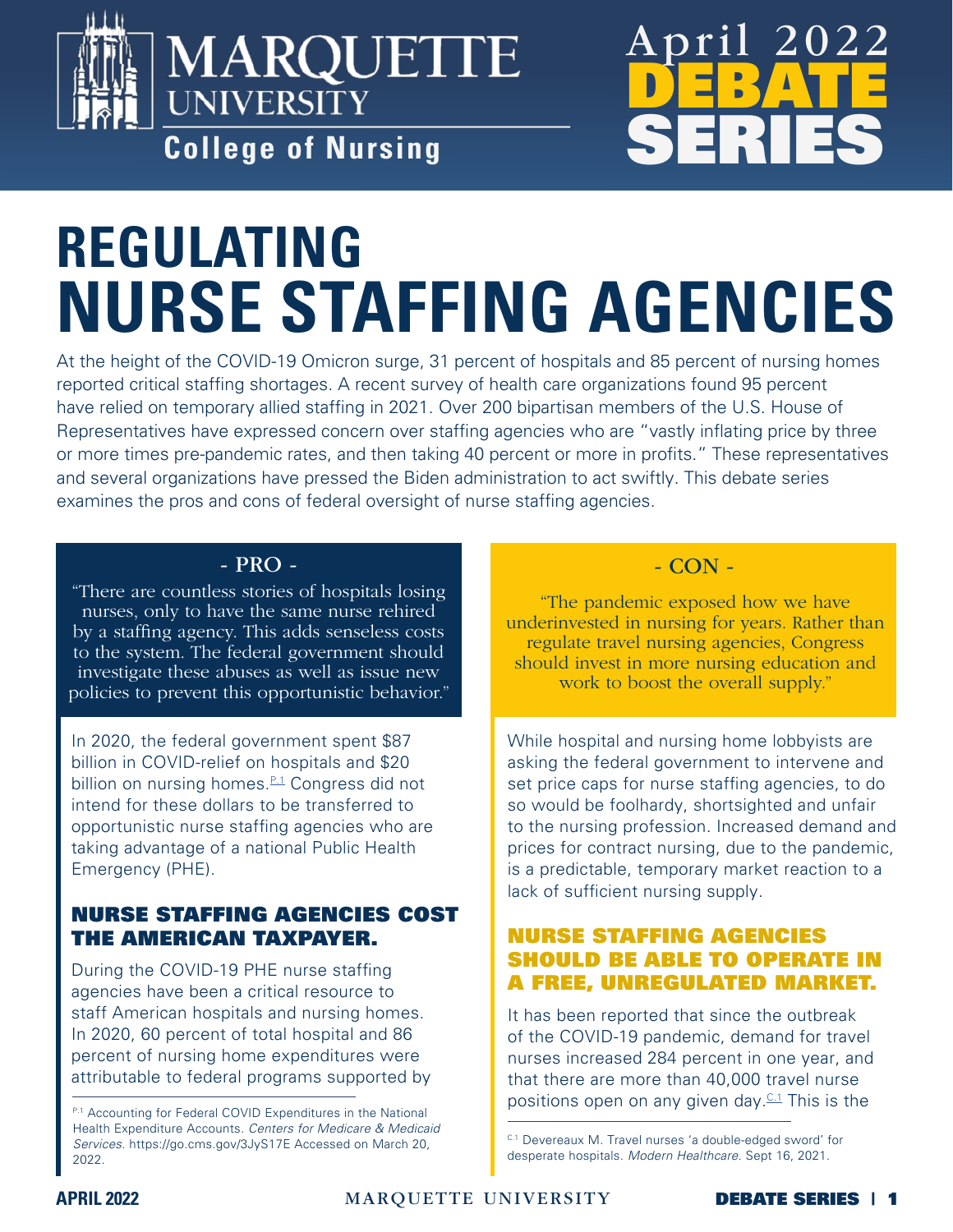### PRO And the state of the contract of the contract of the contract of the contract of the contract of the contract of the contract of the contract of the contract of the contract of the contract of the contract of the contr

taxes.<sup>P.2</sup> Given the overwhelming federal support of these settings of care, costs from nurse staffing agencies directly hit the pockets of U.S. taxpayers. Ninety-five percent of health care facilities reported hiring staff from contract labor firms during the PHE. $P=3$  Hospital contract labor has more than doubled in the past decade. In 2020, contract labor ranged from a few thousand dollars to over \$280 million for some large health systems. $P_4$  However, the majority of costs are being retained as profit for staffing agencies. Earnings reports from two top staffing agencies found extreme gains in the third quarter of 2021, with one firm reporting \$74 million—almost triple net income over third quarter 2020 and another firm reporting a profit of \$23.4 million in 2021, up from a loss of \$1.3 million in the same quarter in 2020.<sup>[P.5](#page-1-3)</sup>

### NURSE STAFFING AGENCIES EXACERBATE RURAL NURSING SHORTAGES.

Even with the added pressures of the COVID-19 pandemic, the U.S. is still not in the midst of a national nursing shortage, but certain rural areas in the U.S. are experiencing shortages. $P.6$ Demand for travel nursing grew by 35 percent in 2020, suggesting it is the major workforce change that has led to shortages in rural areas of the  $U.S.P.\!\!2$  These shortages are directly related to an increased supply of nurse staffing agencies who are enticing the workforce with exotic locations and salaries 10 times higher than what

principal reason why the cost of contract nursing services has been on the rise. Basic economic principles hold that as demand increases, so does price. While much of the increase in demand arose from pandemic-related staffing challenges, other pent-up frustrations with many nursing work environments likely also played a role. $C<sup>2</sup>$  This is evidenced in high staff turnover rates for newly graduated nursing hires, with first- and second-year hires leaving their jobs at rates of 30 and 57 percent, respectively.<sup>[C.3](#page-1-7)</sup>

Nurses have also said they feel taken advantage of, especially when subjected to furloughs, frequent scheduling changes, and changing occupational health requirements, including vaccine mandates, after serving dutifully for over a year with no protections at the outbreak of the pandemic. For those nurses able to travel, the increased demand for travel nurses has provided them with a unique opportunity to increase their incomes. As one nursing academic put it recently, "Can anyone blame nurses for turning the tables, for working within the system's own flawed, profit-driven logic, for charging what the market will bear?...Isn't it telling that the industry has only asked the government to step in now, when nurses are the ones wielding their market power? ["C.4](#page-1-8)

### NURSE STAFFING AGENCIES SHOULD BE PAID WITH FEDERAL COVID RELIEF MONEY ALLOCATED TO PROVIDERS.

It is especially irksome that hospitals are seeking to impose price caps on traveling nurses after receiving unprecedented taxpayer support.  $C_5$  In the past two years, Congress authorized rates nearly \$200 billion dollars for providers in special

<span id="page-1-0"></span>P.2 Analysis of National Health Expenditures data tables. *Centers for Medicare & Medicaid Services*. https://go.cms.gov/3JCbILH December 15, 2021. Accessed on March 21, 2022.

<span id="page-1-1"></span>P.3 Survey: 2021 Temporary Allied Staffing Trends. *AMN Healthcare*. https://bit.ly/3wAwNTb December 13, 2021. Accessed on January 27, 2022.

<span id="page-1-3"></span><span id="page-1-2"></span>P.4 Top 20 Hospitals by Highest Contract Labor Expense. Definitive *Healthcare*. https://bit.ly/36oHD45 Accessed on March 15, 2022. P.5 Mensik H. Staffing Firms Defend Traveling Nurse Rates as Industry Groups, Congress Push for Investigation. *HealthcareDive*. February 3, 2022.

<span id="page-1-4"></span>P.6 National Academies of Sciences, Engineering, and Medicine. The Future of Nursing 2020-2030: Charting a Path to Achieve Health Equity. *The National Academies Press*. 2021.

<span id="page-1-5"></span>P.7 Yang YT, Mason DJ. COVID-19's Impact on Nursing Shortages, the Rise of Travel Nurses, and Price Gouging. *Health Affairs Forefront*. January 28, 2022.Capacity for COVID-19 Response and Recovery. Chest. 2021. 159(5): 1894-1901.

<span id="page-1-6"></span>C.2 National Nurses United Sets the Record Straight on Nurse Staffing. *National Nurses United*. https://bit.ly/3IUcv9D August 26, 2021. Accessed on March 15, 2022.

<span id="page-1-7"></span>C.3 DeGregorio S. Hospitals desperately need staff. But capping travel nurses' pay won't help. *The Washington Post*. March 15, 2022.

<span id="page-1-8"></span>C.4 Ibid.

<span id="page-1-9"></span>C.5 Accounting for Federal COVID Expenditures in the National Health Expenditure Accounts. *Centers for Medicare & Medicaid Services*. https://go.cms.gov/3JyS17E. Accessed on March 20, 2022.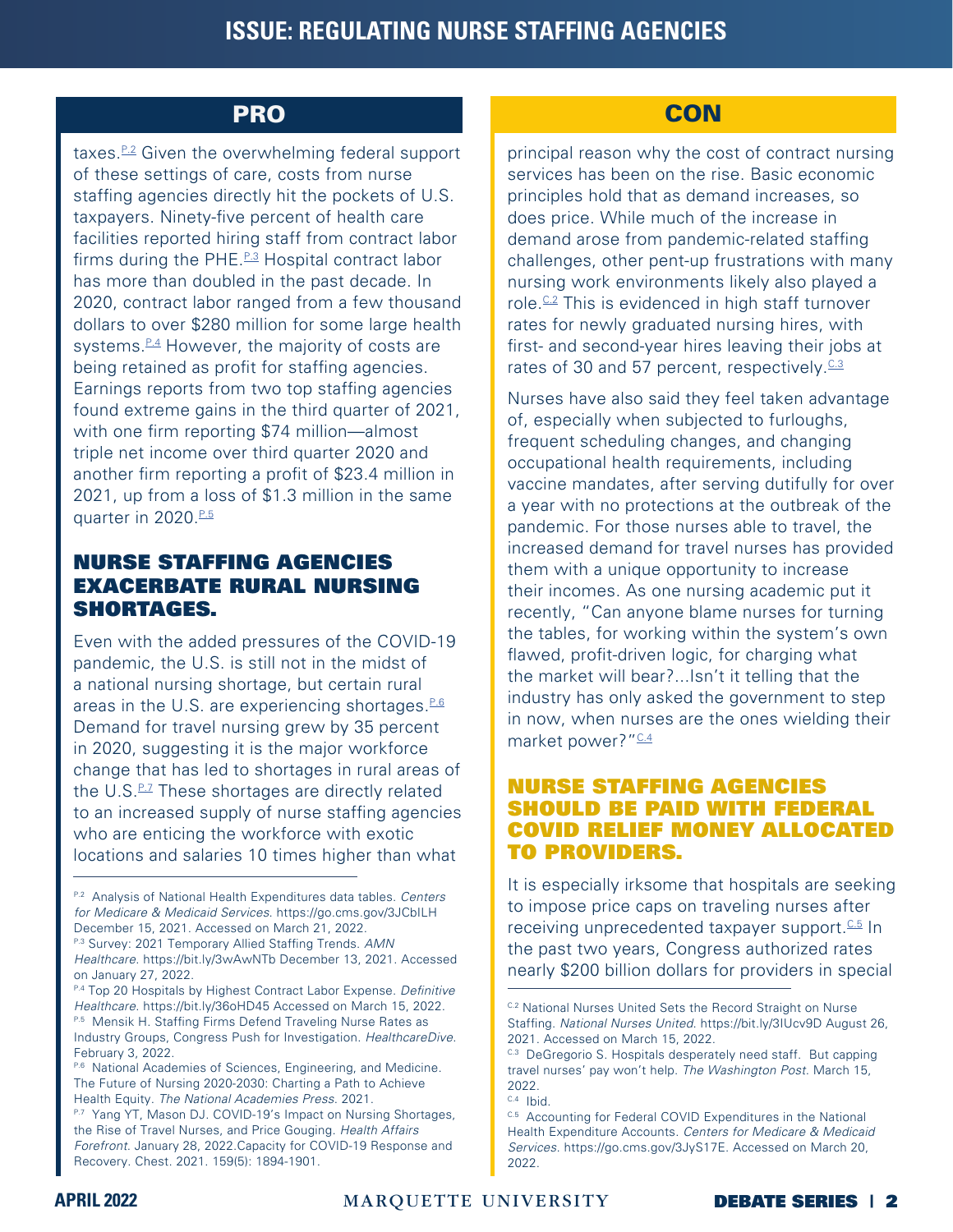hometowns can offer. $P.8$  In 2020 and 2021. average weekly pay for travel nurses doubled (above 2019), where travel nurses can earn between \$5,000 and \$10,000 per week, allowing large portions of the workforce to take weeks off between assignments and leave gapping staffing holes behind. $P.9$  During the pandemic, the top priority for U.S. hospitals was to keep the cumulative 878,613 COVID hospitalizations from turning into additional deaths. $P.10$ Meanwhile, in their rapacious quest to recruit new contract nurses, nurse staffing agencies have been handing out bonuses, offering free private housing, and providing generous travel reimbursements. This unfair playing field is creating major gaps in the nursing workforce.

### NURSE STAFFING AGENCIES ENGAGE IN PRICE GOUGING.

The National Conference of State Legislators defines price gouging as taking advantage of spikes in demand by charging exorbitant prices, often after a natural disaster or other state of emergency.<sup>P.11</sup> Such cases of price gouging are enforced by state attorney generals and result in civil and criminal penalties. The American Hospital Association and American Health Care Association believe nurse staffing agencies are exploiting the shortage of health care personnel during the COVID-19 pandemic by price gouging that suggests widespread coordination and abuse of market position. $P.12$ 

Further, members of Congress have written to federal officials encouraging "one or more of the federal agencies with competition and consumer protection authority to investigate

### PRO And the contract of the contract of the contract of the contract of the contract of the contract of the con

Provider Relief Funds.<sup>C.6</sup> Specifically, inpatient acute care hospitals receive a 20 percent reimbursement premium for treating Medicare patients with the COVID-19 virus.  $C_1Z$ ,  $C_2R$  These funds were intended to help providers cover the additional and unforeseen costs that arose during the pandemic, including higher staffing costs.

With this additional taxpayer support, hospitals and nursing homes have largely been able bear the near-term, added costs associated with increasing contract nursing prices. This was recently verified by the Medicare Payment Advisory Commission, which found that in 2020 – at the height of the pandemic – hospitals maintained on average an all-payer total margin of 6.3 percent, a level similar to the average over the past 15 years. $C.9$ 

### NURSE STAFFING AGENCIES PROVIDE SHORT-TERM RELIEF TO ENABLE LONG-TERM REFORM.

According to the Bureau of Labor Statistics 500,000 nurses are expected to leave the workforce this year, bringing the overall shortage to 1.1 million nurses in  $2022 \frac{0.10}{0.11}$  This underscores the bigger problem – America has an insufficient supply of trained nurses. Nurse staffing agencies provide short-term relief that enables our healthcare system the time necessary to develop a comprehensive long-term workforce solution. Regulating nurse staffing agencies, with ill-conceived policies like price controls, would only exacerbate the problem by prompting more retirements and discouraging qualified

<span id="page-2-0"></span>P.8 Miranda L. Rural Hospitals Losing Hundreds of Staff to High-Paid Traveling Nurse Jobs. *NBCNews*. September 15, 2021. P.9 Ibid.

<span id="page-2-1"></span>P.10 COVID-19 Hospitalizations. *Kaiser Family Foundatio*n. https://bit.ly/3ut1OWu March 8, 2022. Accessed on March 20, 2022.

<span id="page-2-2"></span>P.11 Price Gouging State Statutes. *National Conference of State Legislature*s. https://bit.ly/3Lc3cDB March 10, 2022. Accessed on March 15, 2022.

<span id="page-2-3"></span>P.12 Letter to Jeffrey Zients. *American Hospital Association, American Health Care Association, and National Center for Assisted Living*. January 27, 2022. https://bit.ly/3qArsHE Accessed on March 15, 2022.

<span id="page-2-4"></span>C.6 Ochieng N, Biniek JF, Musumeci MB, Neuman T. Funding for Health Care Providers During the Pandemic: An Update. *Kaiser Family Foundation*. January 27, 2022.

<span id="page-2-5"></span>c.7 P.L. 116-136. The Coronavirus Aid, Relief, and Economic Security Act. March 27, 2020. Section 3710. Medicare hospital inpatient prospective payment system add-on payment for COVID-19 patients during emergency period.

<span id="page-2-6"></span>C.8 Swagel P. Preliminary Estimate of the Effects of H.R. 748. Congressional Budget Office. April 27, 2020.

<span id="page-2-7"></span>C.9 Medicare Payment Policy: A Report to Congress. Chapter Three: Hospital Inpatient and Outpatient Services. *Medicare Payment Advisory Commission*. March 2022.

<span id="page-2-8"></span>C.10 Data Brief: Workforce Issues Remain at the Forefront of Pandemic-related Challenges for Hospitals. *American Hospital Association*. https://bit.ly/3wN3A7R. January 2022. Accessed on March 20, 2022.